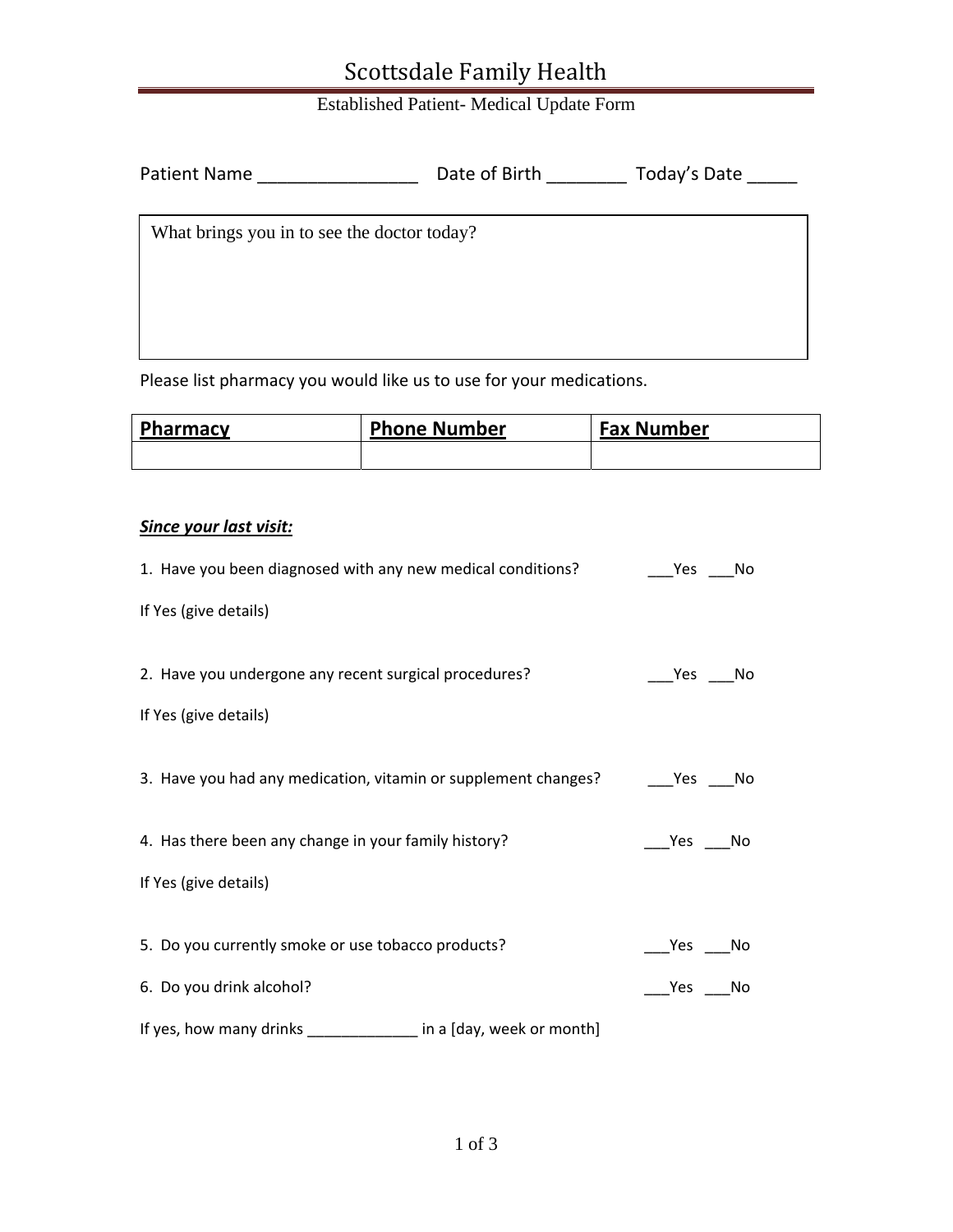# Scottsdale Family Health

#### Established Patient- Medical Update Form

### Medication List: (please list all medications you are taking *OR ATTACH LIST*)

| Medication | Dose | Frequency |
|------------|------|-----------|
| 1.         |      |           |
| 2.         |      |           |
| 3.         |      |           |
| 4.         |      |           |
| 5.         |      |           |
| 6.         |      |           |
| 7.         |      |           |
| 8.         |      |           |
| 9.         |      |           |
| 10.        |      |           |
| 11.        |      |           |
| 12.        |      |           |
| 13.        |      |           |
| 14.        |      |           |

[Note : include inhalers, nasal sprays, etc]

#### Allergy List: (please list all allergies you have to medications *OR ATTACH LIST*)

| <b>Medication Allergy</b> | Reaction |
|---------------------------|----------|
|                           |          |
|                           |          |
|                           |          |
|                           |          |
|                           |          |

### Provider List: (please list any other doctors/specialists you are seeing *OR ATTACH LIST*)

| Doctor | Specialty |  |
|--------|-----------|--|
|        |           |  |
|        |           |  |
|        |           |  |
|        |           |  |
|        |           |  |
|        |           |  |
|        |           |  |